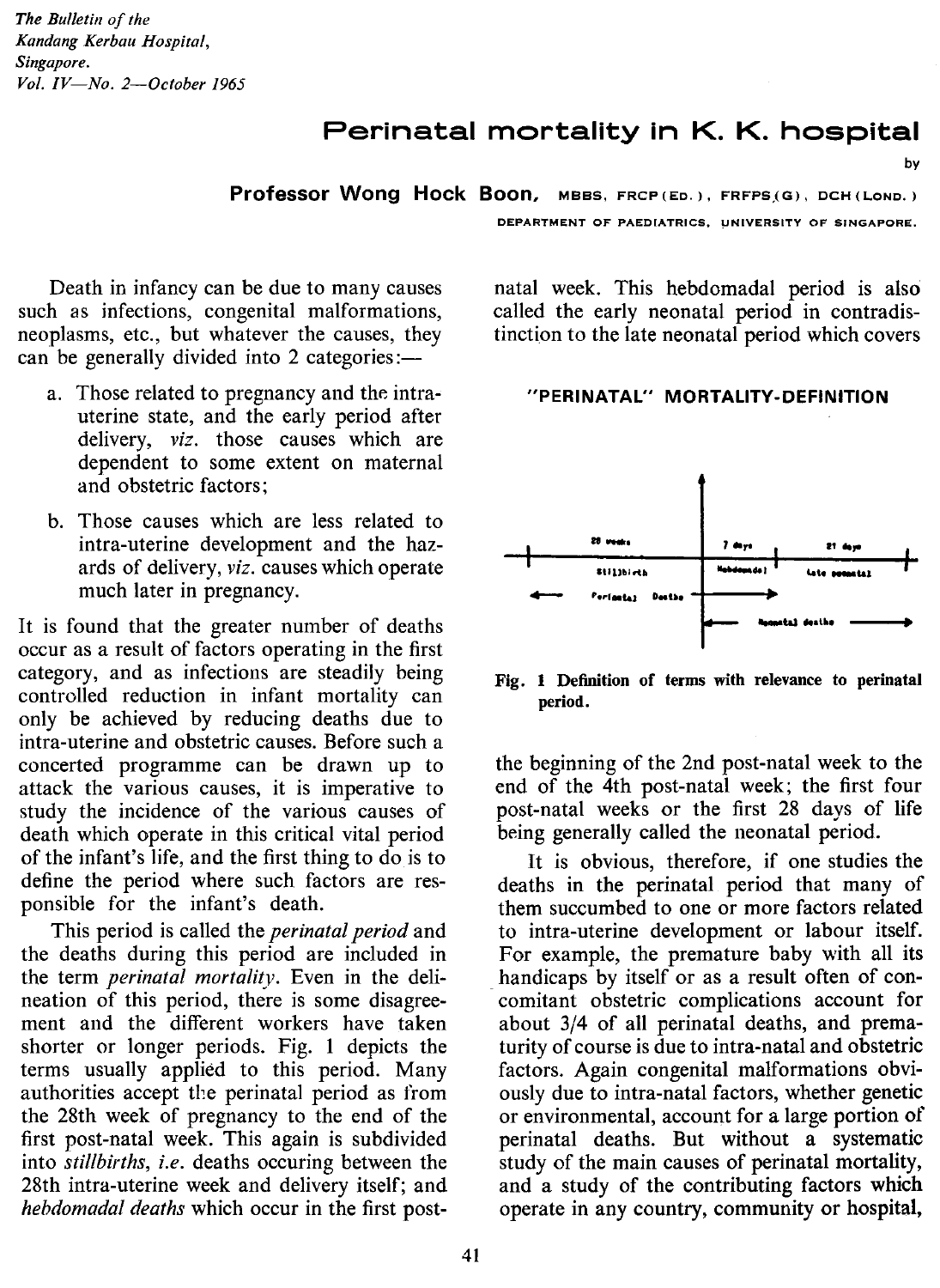it would be unrealistic to adopt any useful programme for the reduction of perinatal mortality in that area. From the point of view of their relative importance, such factors may differ from centre to centre. Again, facilites and finance, priorities and health programmes, types of intensities of prenatal care, methods of obstetric delivery, facilities for paediatric service, etc. are never quite the same from country to country and even centre to centre. Such an investigation needs the cooperation of the obstetrician, the paediatrician and the pathologist at the very least, and is called a *perinatal survey.* Such a survey has recently been published (The British Perinatal Mortality Survey, 1963) and is without doubt the most comprehensive to date and serves as a model for surveys of this type for any group of workers. This survey collected data on all deliveries for one week in 1958 in the whole of the United Kingdom and also studied the perinatal deaths for a period of 3 months in the same year. The immensity of the problem can be seen when it is realised that it took approximately 5 years to prepare for the actual opera tion of the survey and another 5 years for assessment of the data collected and its final publication. Of course, it is impossible to carry out a perinatal survey of the same magnitude in Singapore, but **it** is not impossible to embark on a more modest survey and limited to Kandang Kerbau Hospital itself. To begin with, a Committee should be formed in the Hospital comprising initially obstetricians, paediatricians and pathologists to explore the extent and general methods whereby such a survey may be conducted, and when figures are finally available, they would be a pointer towards better obstetric and paediatric care and also indicate which parts of the survey should be continued on. The results of such a survey would be of immense value to medical workers in Malaysia.

## Perinatal Deaths in K.K. Hospital

A study of the autopsy findings in infants dying in the perinatal period often reveals that the incidence of the various lesions varies from centre to centre. This is mainly due to the pathologist's interpretation as to the cause of death. Neonatal pathology is a relatively new branch of pathology, a branch which is growing

extensively recently. It is therefore understandable that figures may vary considerably. Moreover, there is an especial difficulty in the case of stillborns, because if they are macerated, it is impossible to find the cause of death and even if fresh, often it is extremely difficult to assign the immediate and paramount cause of death. Tock (1964) conducted an tauopsy survey over a period of 6 months in K.K. Hospital from 12th June 1962 to lIth December 1962. The present series of cases were perinatal deaths in the same Hospital over a period of 1 year from 16th March 1964 to 15th March 1965, and the autopsy during that year were carried out by the same pathologist, Dr. M. A. Thomas. The 1962 series of Tock consisted of 19,765 deliveries of which 199 were stillbirths and 345 were neonatal deaths.

The *present series* (P.S.) consisted of the following:-

Total babies born: 39,183

| Total deaths: | 1,209, consisting |
|---------------|-------------------|
| $of =$        |                   |

a. Stillbirths:

| 1. Macerated: | 240 |
|---------------|-----|
|               |     |

2. Fresh: 270

> Total: 510

b. Live births:

- 1. Hebdomadal: 618
- 2. Late neonatal: 81

699 Total:

Certain *frequency rates* are tabulated below, the present series (P.S.) being compared to Tock's series (T) and the figures from the British Perinatal Mortality Survey (BPMS):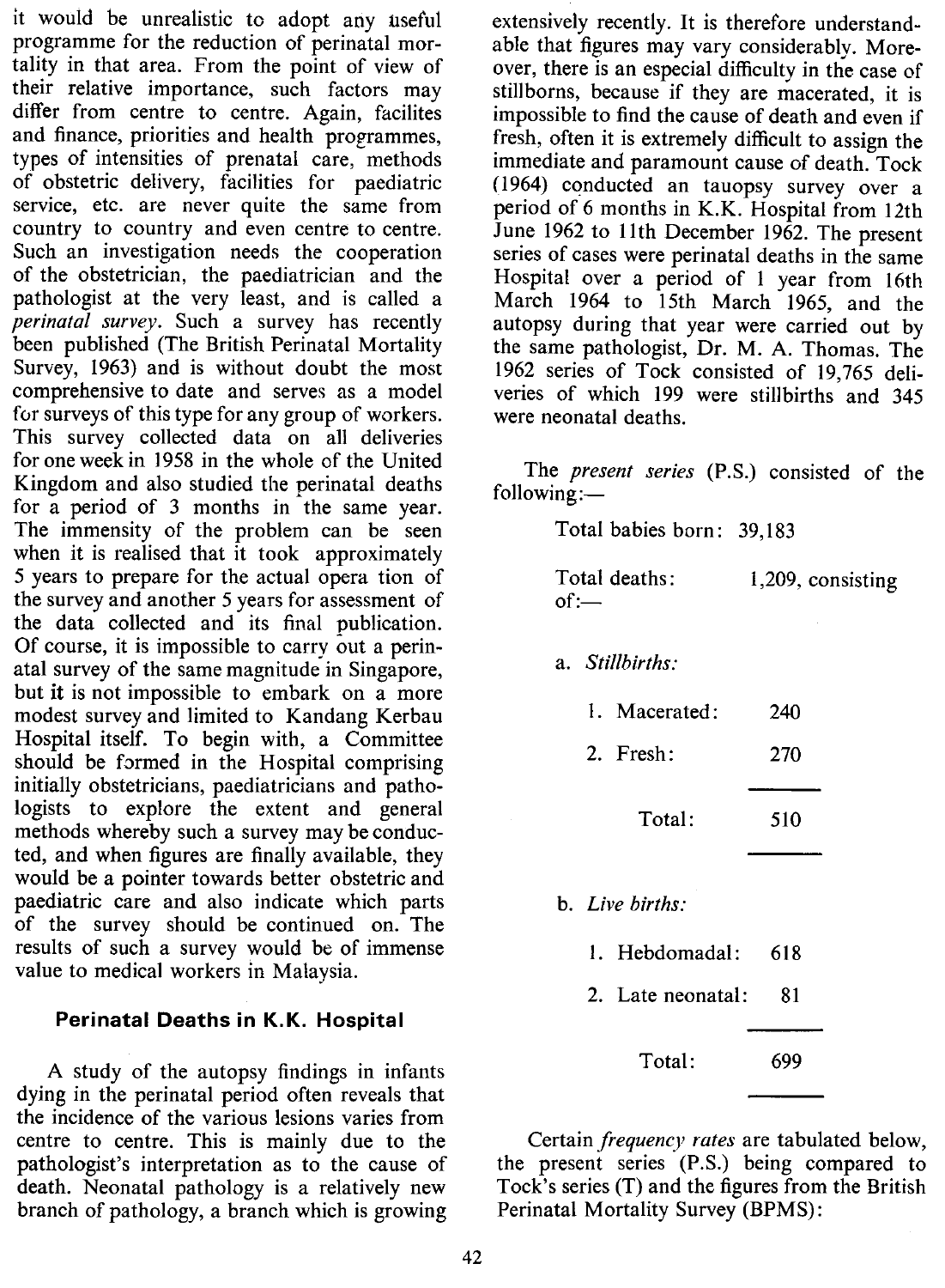|                                              | т         | <b>PS</b>  | <b>BPMS</b> |
|----------------------------------------------|-----------|------------|-------------|
| Total mortality rate                         | 27.6/1000 | 30.8/1000  |             |
| Perinatal mortality rate                     |           | 28.8/1000  | 33.2/1000   |
| Stillbirth rate                              | 10.1/1000 | 13.0/100   |             |
| Neonatal death rate                          | 17.5/1000 | 17.8/1000* |             |
| Autopsy rate $+$                             | 84.1 $\%$ | $75.5\%$   | $96.5\%$    |
| Premature mortality rate (live births)       | $81.9\%$  | $80.7\%$   |             |
| Premature mortality rate (fresh stillbirths) | $30.4\%$  | $23.3\%$   |             |

\* Hebdomadal deaths comprised  $88.4\%$ .  $+$  Excludes macerated foetuses.

# Causes of Death in Various Categories

1. Stillbirth & Neonatal Deaths The present series comprised 732 autopsied cases, made up of the following with relevant figures from Tock's series and the B.P.M.S. series:-

| <b>Cause of death</b>    | <b>Tock's series</b> | <b>Present series</b> | <b>B.P.M.S.'</b> |
|--------------------------|----------------------|-----------------------|------------------|
| Hyaline membrane         | $11.9\%$             | $18.8\%$              | $5.2\%$          |
| Intrauterine anoxia      | $9.6\%$              | $19.9\%$              | 55.0%            |
| Intracranial Haemorrhage | $34.3\%$             | $16.6\%$              | $2.3\%$          |
| Pulmonary infection      | $16.5\%$             | $9.9\%$               | 4.9%             |
| Pulmonary haemorrhage    | $9.9\%$              | $6.3\%$               | $1.9\%$          |
| Congenital malformations | 4.6 $\frac{9}{6}$    | $12.4\%$              | $18.8\%$         |
| Prematurity              | 5.1 $\frac{9}{6}$    | $2.7\%$               |                  |
| Gastro-enteritis         |                      | $3.8\%$               |                  |
| Meningitis               |                      | $3.7\%$               |                  |
| Miscellaneous            | $8.1\%$              | 5.9%                  | $11.9\%$         |
| <b>TOTAL</b>             | $100\%$              | $100\%$               | $100\%$          |

Fig. 1 shows in diagrammatic form the relative incidence of the various causes of stillbirths and neonatal deaths.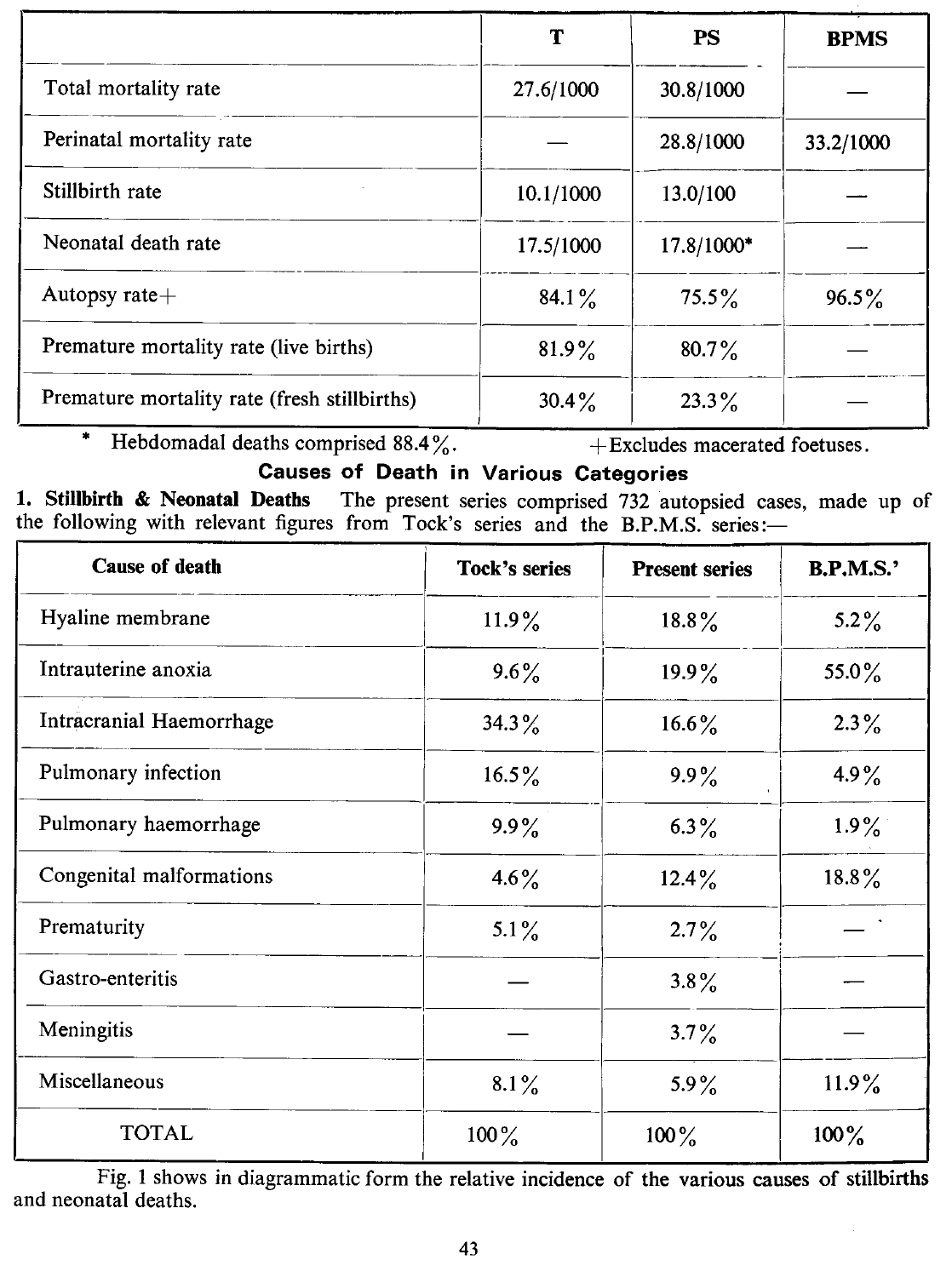#### STILLBIRTHS & NEONATAL DEATHS



Fig. 2 Percentages of main causes of death in stillbirths and neonatal death P.S. Present series; T=Tock's series; U.K.-B.P.M.S. series, H.M. Hyaline membrane; I.A.=intra-uterine anoxia, Ic=intracranial haemorrhage; P.I.=pulmonary infection; P.H.=pulmonary haemorrhage; P.=prematurity;  $C.M. =$ Congenital malformation;  $G.E. =$ gastroenteritis;  $M =$ meningitis; Mis=miscellaneous.

## 2. Stillbirths Only

The present series comprised 171 autopsied cases, made up of the following with relevant figures from Tock's series and the RP.M.S. series:-

| <b>Cause of death</b>    | Tock's series | <b>Present series</b> | B.P.M.S.' |
|--------------------------|---------------|-----------------------|-----------|
| Intrauterine anoxia      | $24.5\%$      | $76.6\%$              | $74.7\%$  |
| Congenital malformations | $9.8\%$       | $14.6\%$              | $17.5\%$  |
| Intracranial haemorrhage | $38.2\%$      | $4.7\%$               |           |
| Hydrops foetalis*        | $2.0\%$       | $2.9\%$               | $4.4\%$   |
| Prematurity              |               | $0.5\%$               |           |
| Pulmonary haemorrhage    |               | $0.7\%$               |           |
| Others                   | 25.5          |                       | $3.4\%$   |
| TOTAL                    | $100\%$       | $100\%$               | $100\%$   |

\* Hydrops in K.K. Hospital is due to Bart's Hb while in U.K. it is due to Rh isoimmunisation. Fig. 3 depicts the relative incidence in diagrammatic form.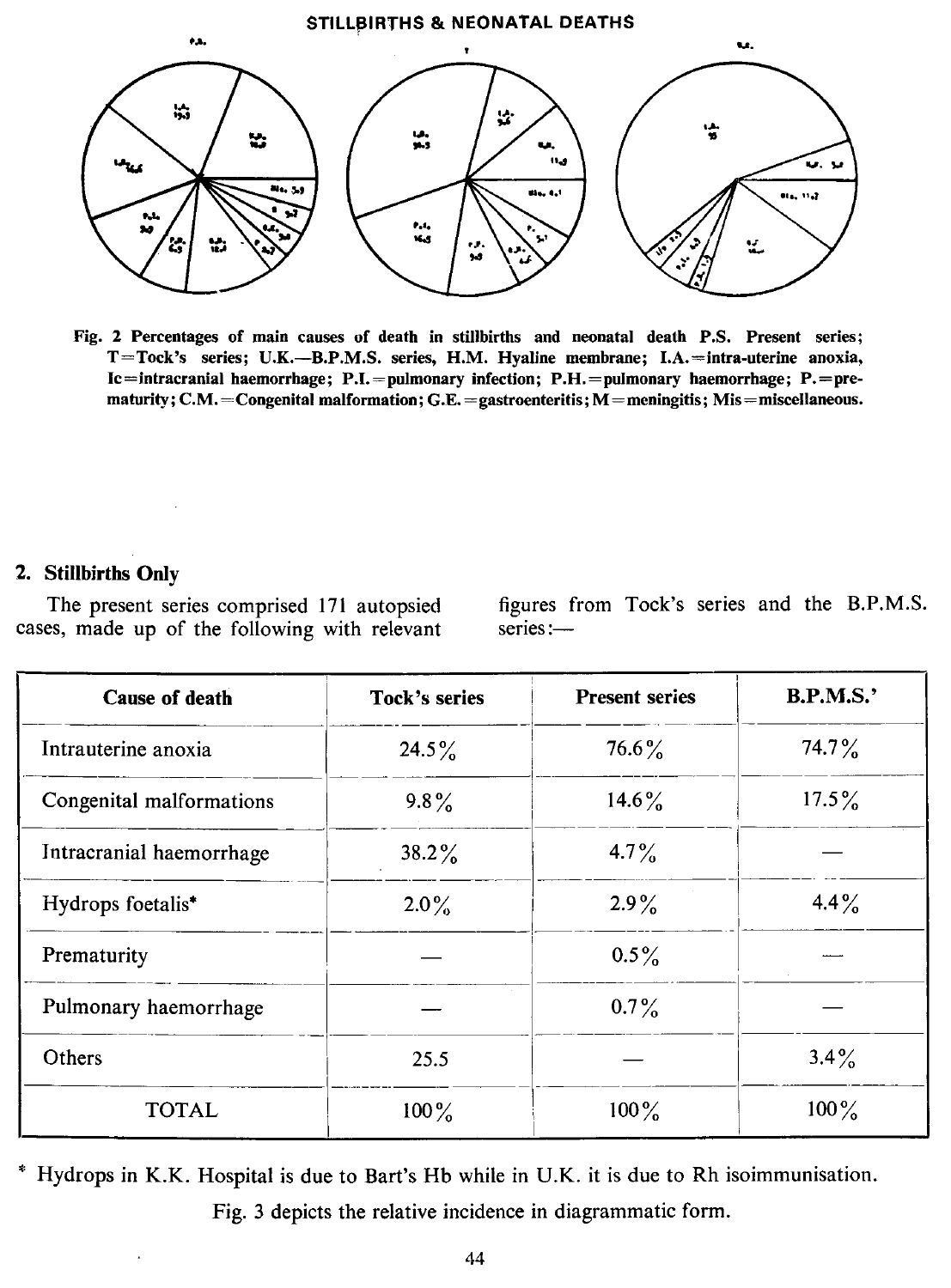

Fig: 3 Percentages of main causes of death in stillbirths only. P.S. = present series; T=Tocks' series U.K.=B.P.M.S. series I.A.=intra-uterine anoxia, C.M.=congenital malformations; I.C.= intra cranial haemorrhage; H=hydrops foetolis M.S.=miscellaneous.

# 3. Hebdomadal Deaths Only

 $\ddot{\phantom{a}}$ 

The present series comprised 485 autopsied hebdomadal deaths made up of the following with comparisons with Tock's series and the B.P.M.S. series:-

|                          | Tock's series | <b>Present series</b> | <b>B.P.M.S.</b> |
|--------------------------|---------------|-----------------------|-----------------|
| Hyaline membrane         | $18.2\%$      | $28.4\%$              | $15.0\%$        |
| Intracranial haemorrhage | $35.5\%$      | $25.0\%$              | $6.4\%$         |
| Pulmonary infection      | $18.2\%$      | $11.1\%$              | $13.3\%$        |
| Pulmonary haemorrhage    | $12.3\%$      | $9.5\%$               | $5.9\%$         |
| Congenital malformations | $2.7\%$       | $13.6\%$              | $21.6\%$        |
| Prematurity              | $6.6\%$       | $3.7\%$               |                 |
| Intra-uterine anoxia     | $4.6\%$       | $3.1\%$               | $19.6\%$        |
| Others                   | $1.9\%$       | 5.6%                  | $18.2\%$        |
| TOTAL:                   | $100\%$       | $100\%$               | $100\%$         |